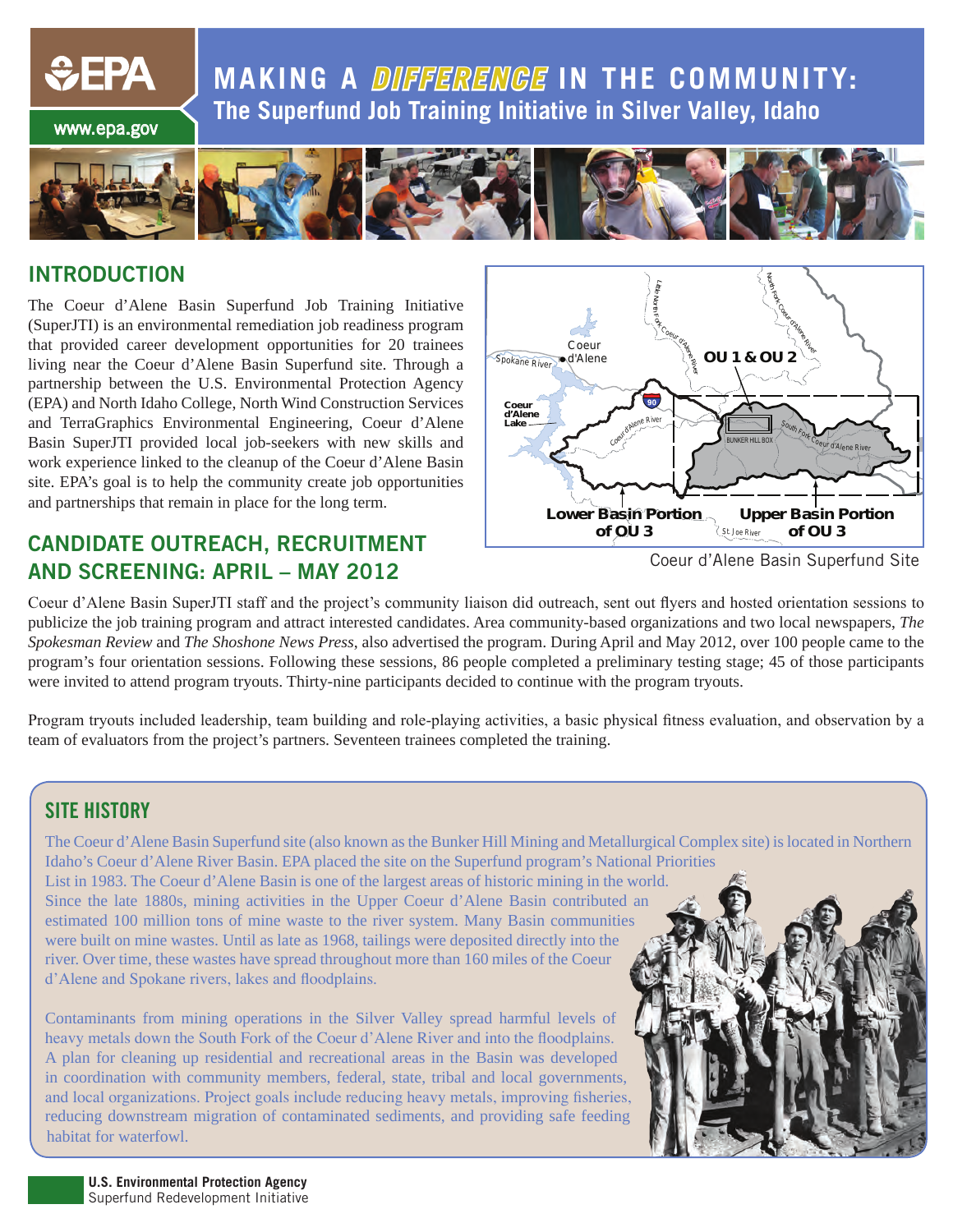

- *Pre-Employment Training:* Trainees completed courses in environmental justice, interpersonal communication, cultural competence and effective work habits. EPA contractor Skeo Solutions provided the training.
- *• Technical Training:* Trainees completed the 40-hour Hazardous Waste Operations and Emergency Response (HAZWOPER) training, flagging, sampling, and CPR and first aid training. North Idaho College and Terragraphics provided the training.

Upon completion of the program, trainees possess the marketable skills needed to begin a successful career in environmental remediation and become valuable members of the workforce in these communities.



### **JOB PLACEMENT AND FOLLOW-UP: JUNE 2012 — NOVEMBER 2012**

After graduation, trainees interviewed with area subcontractors, including North Wind Construction, Ferguson Contracting and McGillivray Environmental, for available site cleanup positions. Twelve graduates were hired following completion of the training for a variety of positions, including environmental technicians, dump truck drivers and construction workers. Six of these graduates are working on remediation projects in the Silver Valley. Remaining graduates are interviewing with site subcontractors, pending the award of new remediation contracts.

Coeur d'Alene Basin SuperJTI is one of the many SuperJTI projects nationwide that are making a difference for unemployed and underemployed citizens living in communities affected by Superfund sites.

#### **THE COEUR D'ALENE BASIN SUPERJTI TRAINEES:**

- *• Live in areas affected by the Coeur d'Alene Basin Superfund site.* Eighty-eight percent of the trainees (15 people) live in communities affected by the Superfund site. Twelve percent of the trainees (2 people) live in areas surrounding the site.
- *Include younger and older populations.* Six trainees are age 25 or younger and 11 trainees are age 26 or older.



Graduation for the program's 17 trainees was held at Memorial Hall in Kellogg, Idaho, in June 2012. SuperJTI's National Program Manager Viola Cooper attended the ceremony and handed out certificates to the graduates. The program also included remarks from project partners as well as the graduates.

Coeur d'Alene Basin SuperJTI staff and the project's community liaison followed up with the graduates and their supervisors for six months after the graduates started work. During this time, graduates could change positions but were encouraged to remain employed, either with one of the site subcontractors or another employer.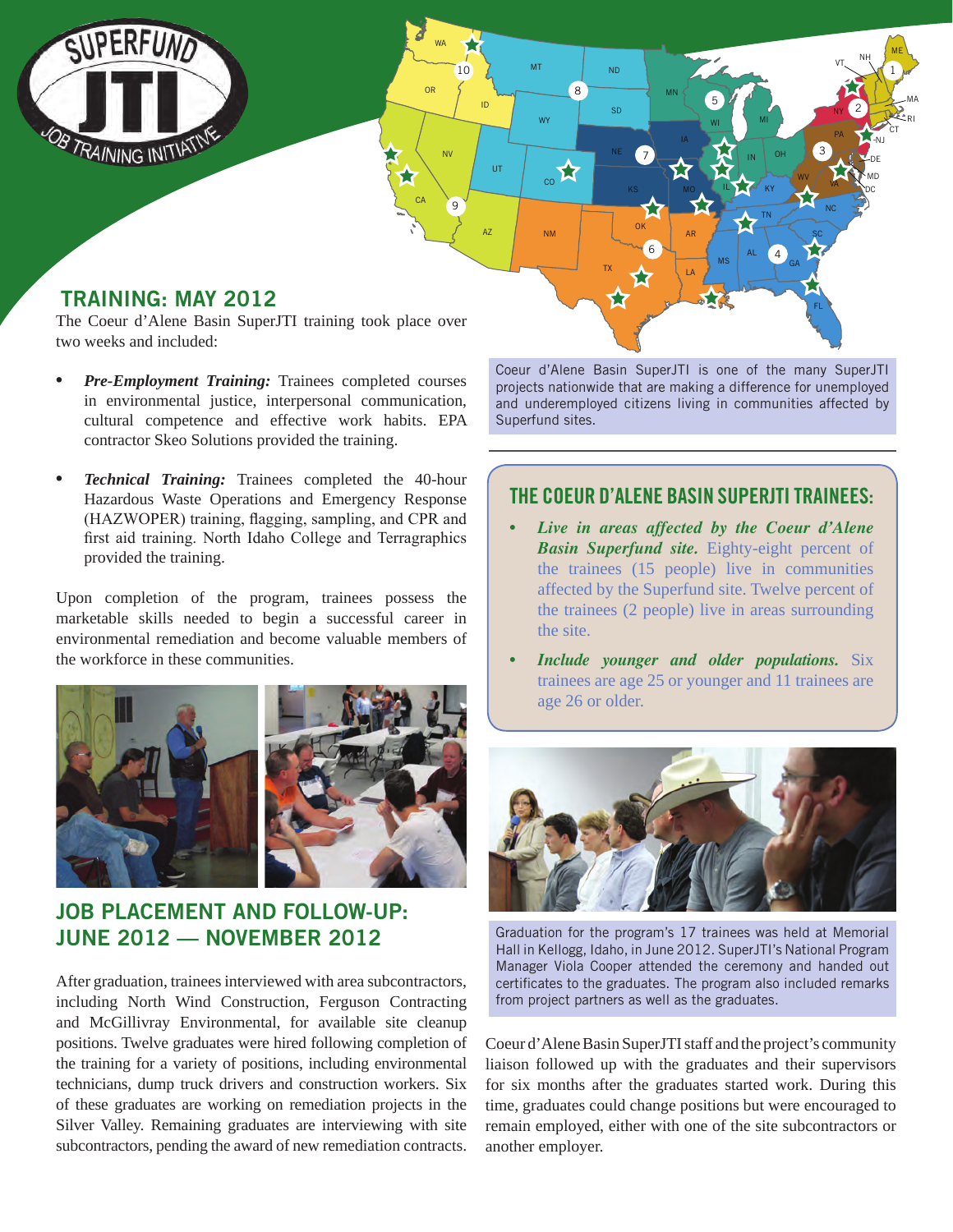# **SUPERJTI COMMUNITY PROFILES: Making a Difference**



A family friend knew Jacob was looking for a career change and emailed him a flyer about the SuperJTI program. "There were so many people at tryouts, I thought there was no chance I'd make it," Jacob recalled. "I was so excited to learn that I had been accepted."

Since graduating from the program, Jacob feels the training opened doors for a new line of work and increased his career opportunities. He was able to put his skills to work right away working locally for North Wind Construction in Smelterville, Idaho, and as far away as Kodiak, Alaska. Jacob plans to continue his education and pursue a career in water resource management.

**David Villapa**

**n d o**

An advertisement in the paper caught David Villapando's attention. "I was looking for work and I saw the words EPA, Superfund and free training," he said. "I had been laid off, so I took the initiative to pick up the phone and call right away." After showing up for the competitive tryouts, David's enthusiasm grew during the selection process. "There were a lot of people who showed up who really wanted to work. We were presented with challenges and this excited me more," he said. "I wanted to be one of those selected."

After completing the training, David felt a new drive and focus in his life. "I received a well-rounded set of skills in water sampling, flagging, first aid and working with hazardous waste," he said. David was excited to put his new skills to work cleaning up yards for Ferguson Contracting, a local employer. "The work was a great experience, physically challenging, and I really enjoyed it," he said. David is now looking forward to learning additional skills. He hopes to obtain a Commercial Drivers License in the near future. **Lonnie Cook**

Lonnie heard about the SuperJTI program through his local unemployment office. "I had been laid off from my job as a mine operator. I had no previous experience in environmental remediation, but I was looking to learn new skills," he recalled.

Lonnie found the training interesting and said the most valuable thing he learned was how to work better as a team member. Since graduating, Lonnie has worked for a local contractor, McGillivray Environmental, cleaning up yards and performing demolitions. Looking back, he said, "I would recommend this program for anyone who wants to move forward with a new career."